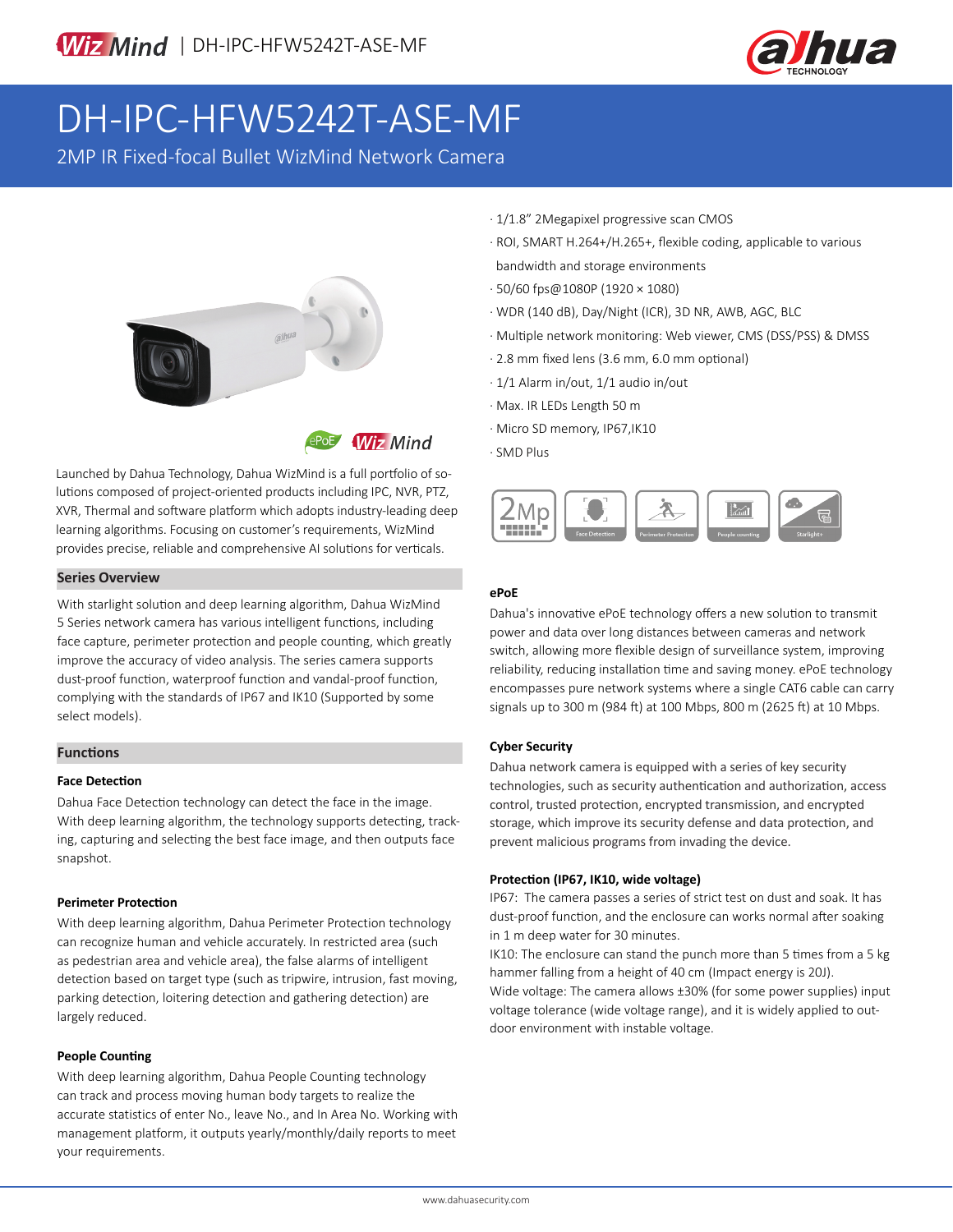# Wiz Mind | DH-IPC-HFW5242T-ASE-MF

#### **Technical Specification**

### Camera

| Cannera                      |                   |                                                                                                                          |                      |                               |                               |
|------------------------------|-------------------|--------------------------------------------------------------------------------------------------------------------------|----------------------|-------------------------------|-------------------------------|
| Image Sensor                 |                   | 1/1.8" CMOS                                                                                                              |                      |                               |                               |
| Max. Resolution              |                   | 1920 (H) × 1080 (V)                                                                                                      |                      |                               |                               |
| <b>RAM</b>                   |                   | 1GB                                                                                                                      |                      |                               |                               |
| <b>ROM</b>                   |                   | 128 MB                                                                                                                   |                      |                               |                               |
| Scanning System              |                   | Progressive                                                                                                              |                      |                               |                               |
| Electronic Shutter Speed     |                   | Auto/Manual, 1/3 s-1/ 100,000 s                                                                                          |                      |                               |                               |
| S/N Ratio                    |                   | > 56 dB                                                                                                                  |                      |                               |                               |
| Minimum Illumination         |                   | 0.002 Lux@F1.6 (Color, 30IRE)<br>0.0002 Lux@F1.6 (B/W, 30IRE)<br>0 Lux (Illuminator on)                                  |                      |                               |                               |
| <b>Illumination Distance</b> |                   | 50 m (164 ft)                                                                                                            |                      |                               |                               |
| Illuminator On/Off Control   |                   | Auto/Manual                                                                                                              |                      |                               |                               |
| <b>Illuminator Number</b>    |                   | 4 (IR LED)                                                                                                               |                      |                               |                               |
| Lens                         |                   |                                                                                                                          |                      |                               |                               |
| Lens Type                    |                   | Fixed-focal                                                                                                              |                      |                               |                               |
| Mount Type                   |                   | Board-in                                                                                                                 |                      |                               |                               |
| Focal Length                 |                   | 2.8 mm, 3.6 mm, 6.0 mm                                                                                                   |                      |                               |                               |
| Max. Aperture                |                   | F1.6                                                                                                                     |                      |                               |                               |
| Angle of View                |                   | 2.8 mm: Horizontal 113° x Vertical 60°<br>3.6 mm: Horizontal 89° x Vertical 48°<br>6.0 mm: Horizontal 56° x Vertical 31° |                      |                               |                               |
| Aperture Type                |                   | Fixed                                                                                                                    |                      |                               |                               |
| Close Focus Distance         |                   | 1.3 m (4.27 ft)/1.9 m (6.23 ft)/3.8 m (12.47 ft)                                                                         |                      |                               |                               |
| <b>DORI Distance</b>         | Lens              | Detect                                                                                                                   | Observe              | Recognize                     | Identify                      |
|                              | 2.8 <sub>mm</sub> | 41.4m<br>(135.8ft)                                                                                                       | 16.6m<br>(54.5ft)    | 8.3m<br>(27.2 ft)             | 4.1 <sub>m</sub><br>(13.5ft)  |
|                              | 3.6mm             | 51.2m<br>(168.0 ft)                                                                                                      | 20.5m<br>(67.3 ft)   | 10.2 <sub>m</sub><br>(33.5ft) | 5.1 <sub>m</sub><br>(16.7 ft) |
|                              | 6 <sub>mm</sub>   | 80.8m<br>(265.1ft)                                                                                                       | O:32.3m<br>(106.0ft) | 16.2m<br>(53.1ft)             | 8.1m<br>(26.6ft)              |
|                              |                   |                                                                                                                          |                      |                               |                               |

#### Pan/Tilt/Rotation

| Pan/Tilt/Rotation       |                                                                                                                                                                                                                                                                                                                                                                                                                                                                                                                                                      |
|-------------------------|------------------------------------------------------------------------------------------------------------------------------------------------------------------------------------------------------------------------------------------------------------------------------------------------------------------------------------------------------------------------------------------------------------------------------------------------------------------------------------------------------------------------------------------------------|
| Pan/Tilt/Rotation Range | Pan: 0°-360°; Tilt: 0°-90°; Rotation: 0°-360°                                                                                                                                                                                                                                                                                                                                                                                                                                                                                                        |
| Artificial Intelligence |                                                                                                                                                                                                                                                                                                                                                                                                                                                                                                                                                      |
| <b>Face Detection</b>   | Face detection; track; snapshot; snapshot<br>optimization; optimal face snapshot upload; face<br>enhancement; face exposure; face attribute<br>extraction including 6 attributes (gender, age,<br>glasses, expressions, mask and beard) and 8<br>expressions (anger, calm, happiness, sadness,<br>disgust, surprise, confusion and fear); mask;<br>beard; face snapshot set as face or one-inch<br>photo; 3 snapshot strategies (real-time snapshot,<br>optimization snapshot and quality priority); face<br>angle filter; optimization time setting |
| Perimeter Protection    | Tripwire; intrusion; fast moving (the three functions<br>support the classification and accurate detection<br>of vehicle and human); loitering detection; people<br>gathering; parking detection                                                                                                                                                                                                                                                                                                                                                     |
|                         |                                                                                                                                                                                                                                                                                                                                                                                                                                                                                                                                                      |

| People Counting             | Support the counting of enter number, leave<br>number, and pass number, and displaying and<br>outputting yearly/monthly/daily reports.<br>Support the counting of number in area, and 4 rules<br>configuration. Count number of people or stay time<br>and link alarm.<br>Support queue management, and 4 rules<br>configuration. Count number of people or stay time<br>and link alarm                                                                  |
|-----------------------------|----------------------------------------------------------------------------------------------------------------------------------------------------------------------------------------------------------------------------------------------------------------------------------------------------------------------------------------------------------------------------------------------------------------------------------------------------------|
| General Intelligence        |                                                                                                                                                                                                                                                                                                                                                                                                                                                          |
| Event Trigger               | Motion detection, Video tampering, Scene<br>changing, Network disconnection, IP address<br>conflict, Illegal Access, Storage anomaly                                                                                                                                                                                                                                                                                                                     |
| <b>IVS</b>                  | Abandoned object; missing object                                                                                                                                                                                                                                                                                                                                                                                                                         |
| Heat Map                    | Yes                                                                                                                                                                                                                                                                                                                                                                                                                                                      |
| Video                       |                                                                                                                                                                                                                                                                                                                                                                                                                                                          |
| Compression                 | H.265, H.264, H.264B, H.264H,<br>MJPEG (only supported by the sub stream)                                                                                                                                                                                                                                                                                                                                                                                |
| Smart Codec                 | Smart H.265+/ Smart H.264+                                                                                                                                                                                                                                                                                                                                                                                                                               |
| <b>Streaming Capability</b> | 3 Streams                                                                                                                                                                                                                                                                                                                                                                                                                                                |
| Resolution                  | 1080P (1920 × 1080)/1.3M (1280 × 960)/720P (1280<br>× 720)/D1 (704 × 576/704 × 480)/VGA (640 × 480)/<br>CIF (352 × 288/352 × 240)                                                                                                                                                                                                                                                                                                                        |
| Frame Rate                  | Main Stream: 1920 × 1080 (1 fps-50/60 fps)<br>Sub Stream: D1 (1 fps-25/30 fps)<br>D1 (1 fps-50/60 fps)<br>Third Stream: 1080P (1 fps-25/30 fps)<br>*The values above are the max. frame rates of each                                                                                                                                                                                                                                                    |
|                             | stream; for multiple streams, the values will be<br>subjected to the total encoding capacity.                                                                                                                                                                                                                                                                                                                                                            |
| <b>Bit Rate Control</b>     | CBR/VBR                                                                                                                                                                                                                                                                                                                                                                                                                                                  |
| <b>Bit Rate</b>             | H.264: 32 Kbps-8192 Kbps<br>H.265: 19 Kbps-8192 Kbps                                                                                                                                                                                                                                                                                                                                                                                                     |
| Day/Night                   | Auto(ICR)/Color/B/W                                                                                                                                                                                                                                                                                                                                                                                                                                      |
| <b>BLC Mode</b>             | BLC/HLC/WDR (140 dB)                                                                                                                                                                                                                                                                                                                                                                                                                                     |
| White Balance               | Auto/Natural/Street Lamp/Outdoor/Manual                                                                                                                                                                                                                                                                                                                                                                                                                  |
| Gain Control                | Auto/Manual                                                                                                                                                                                                                                                                                                                                                                                                                                              |
| Noise Reduction             | 3D <sub>NR</sub>                                                                                                                                                                                                                                                                                                                                                                                                                                         |
| <b>Motion Detection</b>     | Off/On (4 areas, rectangular)                                                                                                                                                                                                                                                                                                                                                                                                                            |
| Region of Interest          | Off/On (4 areas)                                                                                                                                                                                                                                                                                                                                                                                                                                         |
| Smart Illumination          | Yes                                                                                                                                                                                                                                                                                                                                                                                                                                                      |
| Defog                       | Yes                                                                                                                                                                                                                                                                                                                                                                                                                                                      |
| Flip                        | 0°/90°/180°/270°                                                                                                                                                                                                                                                                                                                                                                                                                                         |
| Mirror                      | Off/On                                                                                                                                                                                                                                                                                                                                                                                                                                                   |
| Privacy Masking             | Off/On (4 areas, rectangular)                                                                                                                                                                                                                                                                                                                                                                                                                            |
| Audio                       |                                                                                                                                                                                                                                                                                                                                                                                                                                                          |
| Audio Compression           | PCM; G.711a; G.711Mu; G.726; G.723                                                                                                                                                                                                                                                                                                                                                                                                                       |
| Alarm                       |                                                                                                                                                                                                                                                                                                                                                                                                                                                          |
| Alarm Event                 | No SD card; SD card full; SD card error; network<br>disconnection;IP conflict;illegal access;motion<br>detection; video tampering; Defocus<br>Detection; scene changing; intrusion; tripwire; aban<br>doned object;missing object;fast moving;parking<br>detection; loitering detection; people<br>gathering;audio detection;people counting;face<br>detection; People counting in area; Stay alarm; People<br>No. exception detection; Queue Management |